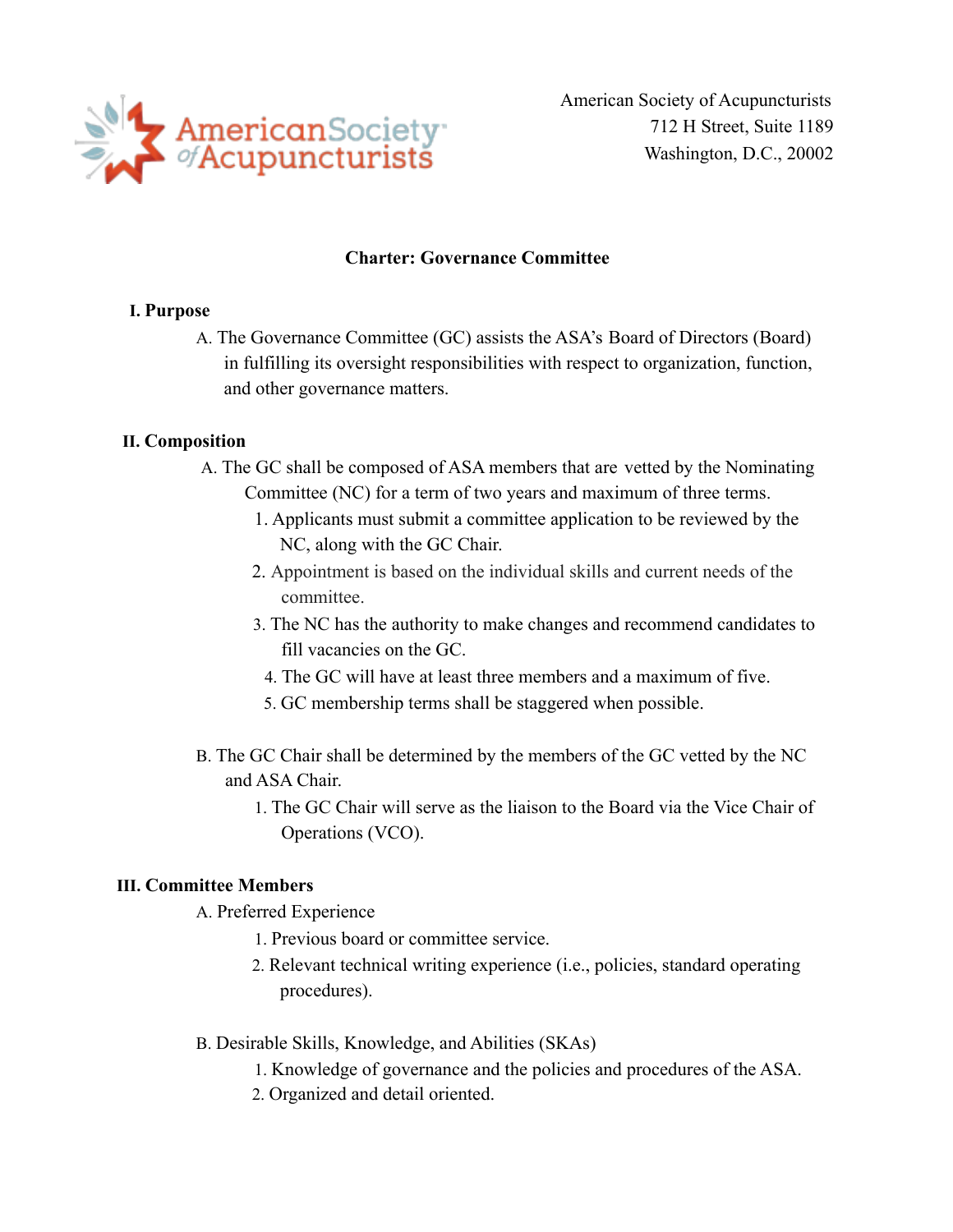3. Clear and concise writing and presentation skills.



American Society of Acupuncturists 712 H Street, Suite 1189 Washington, D.C., 20002

- 4. Communicates effectively and credibly in both oral and written context.
- 5. Consensus building.
	- 6. Use of MS Office and other software programs, such as project management platforms.

## C. Professional and Personal Attributes

- 1. Personal and professional integrity.
- 2. Principled and sincere.
	- 3. Sensitivity to the concerns of the Council, but able to appropriately balance these concerns with the organization's goals.
- 4. Cooperative, yet decisive when needed.

# D. Responsibilities

- 1. Work collaboratively with ASA leadership with respect to governance, research, development, and implementation.
- 2. Interface directly with the ASA Council and receive input surrounding governance matters.
	- 3. Act as a consultative resource to the ASA on governance matters.
- 4. Monitor compliance and ensure the ASA acts in accordance with the association's bylaws, policies, and procedures.
	- 5. Provide oversight and protect the ASA from risk of potential legal violations.
- 6. Develop governing documents (i.e. policies and procedures, standard operating procedures).
- 7. Periodically review governing documents for consistency with applicable laws, actual or desired organizational practices; and to amend as necessary.
- 8. Prepare reports and make recommendations to the Board on new and evolving governance matters.

## **IV. Meetings**

A. The GC shall meet at least nine times per year.